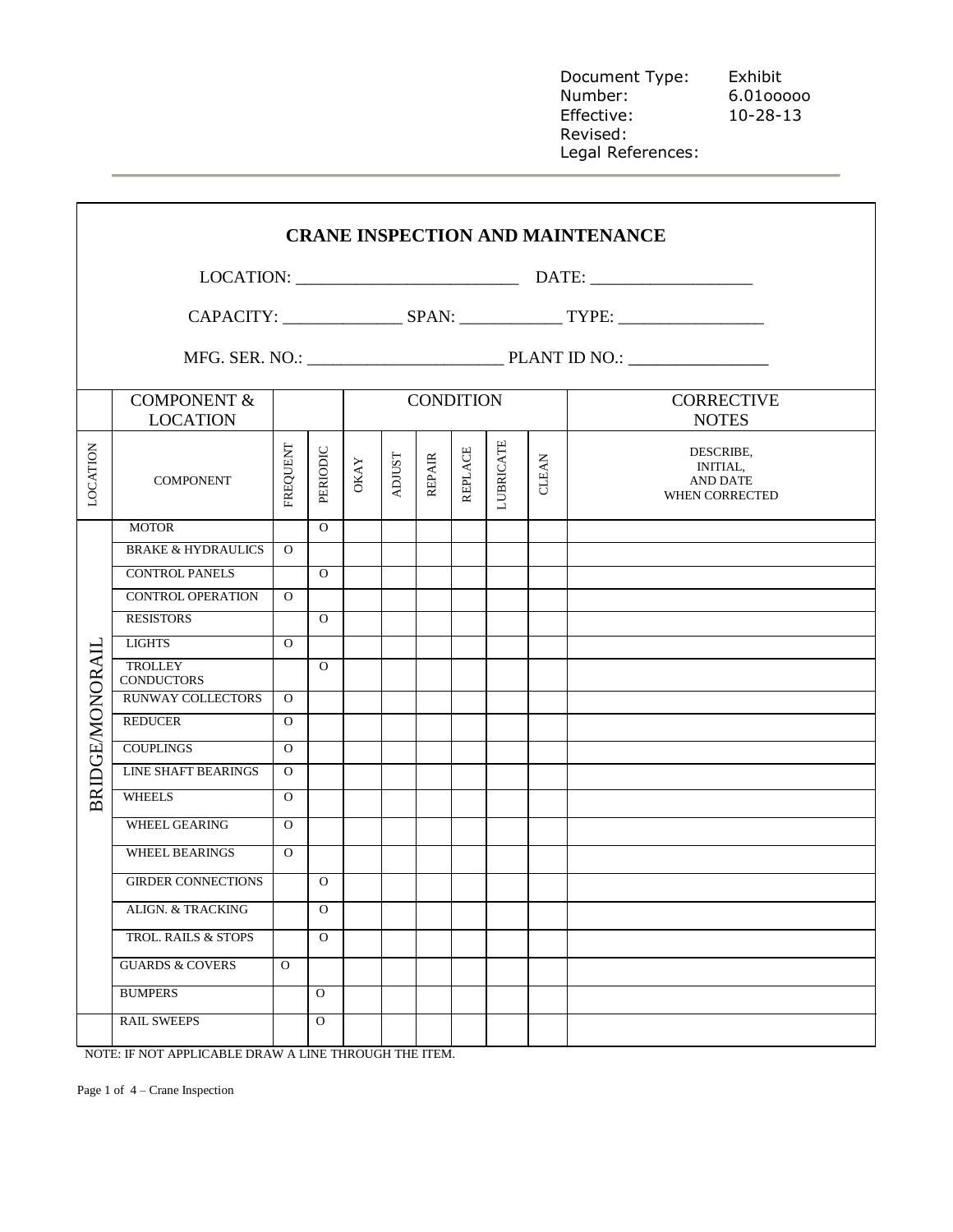|                | <b>COMPONENT &amp;</b><br><b>LOCATION</b>                                   |              |              |             |               |               | <b>CONDITION</b>                      |                         |       | CORRECTIVE<br><b>NOTES</b>                          |
|----------------|-----------------------------------------------------------------------------|--------------|--------------|-------------|---------------|---------------|---------------------------------------|-------------------------|-------|-----------------------------------------------------|
| LOCATION       | <b>COMPONENT</b>                                                            | FREQUEN<br>Η | PERIODIC     | <b>OKAY</b> | <b>ADJUST</b> | <b>REPAIR</b> | <b>REPLACE</b>                        | LUBRICAT<br>$\boxed{1}$ | CLEAN | DESCRIBE,<br>INITIAL,<br>AND DATE<br>WHEN CORRECTED |
|                | <b>MASTER SWITCHES</b>                                                      | $\mathbf{O}$ |              |             |               |               |                                       |                         |       |                                                     |
|                | MAINLINE DISCONNECT                                                         | $\mathbf{O}$ |              |             |               |               |                                       |                         |       |                                                     |
| CAB            | <b>WARNING DEVICE</b>                                                       |              |              |             |               |               |                                       |                         |       |                                                     |
|                | FIRE EXTINGUISHER                                                           | $\Omega$     |              |             |               |               |                                       |                         |       |                                                     |
|                | <b>MOTOR</b>                                                                |              | $\Omega$     |             |               |               |                                       |                         |       |                                                     |
|                | <b>HOLDING BRAKE</b>                                                        | $\mathbf{O}$ |              |             |               |               |                                       |                         |       |                                                     |
|                | ELEC. CONTROL BRAKE                                                         | $\mathbf{O}$ |              |             |               |               |                                       |                         |       |                                                     |
|                | <b>CONTROL PANELS</b>                                                       |              | $\Omega$     |             |               |               |                                       |                         |       |                                                     |
|                | <b>CONTROL OPERATION</b>                                                    | $\Omega$     |              |             |               |               |                                       |                         |       |                                                     |
|                | <b>RESISTORS</b>                                                            |              | $\Omega$     |             |               |               |                                       |                         |       |                                                     |
|                | <b>UPPER LIMIT SWITCH</b>                                                   | $\mathbf{O}$ |              |             |               |               |                                       |                         |       |                                                     |
|                | MECH. LOAD BRAKE                                                            | $\mathbf{O}$ |              |             |               |               |                                       |                         |       |                                                     |
| MAIN HOIST     | <b>REDUCER</b>                                                              | $\mathbf{O}$ |              |             |               |               |                                       |                         |       |                                                     |
|                | <b>COUPLINGS</b>                                                            | $\mathbf{O}$ |              |             |               |               |                                       |                         |       |                                                     |
|                | <b>UPPER SHEAVES</b>                                                        |              | $\mathbf{O}$ |             |               |               |                                       |                         |       |                                                     |
|                | <b>ROPE DRUM</b>                                                            |              | $\Omega$     |             |               |               |                                       |                         |       |                                                     |
|                | * WIRE ROPE                                                                 | $\mathbf{O}$ |              |             |               |               |                                       |                         |       |                                                     |
|                | <b>BOTTOM BLOCK</b>                                                         | $\mathbf{O}$ |              |             |               |               |                                       |                         |       |                                                     |
|                | HOOK & LATCH                                                                |              |              |             |               |               | INSPECT IN ACCORDANCE WITH FORM BELOW |                         |       |                                                     |
|                | * DENOTES: WIRE ROPE MUST HAVE AT LEAST TWO WRAPS OF WIRE ROPE ON THE DRUM. |              |              |             |               |               |                                       |                         |       |                                                     |
|                | <b>MOTOR</b>                                                                |              | $\mathbf{O}$ |             |               |               |                                       |                         |       |                                                     |
|                | HOLDING BRAKE                                                               | $\mathbf{O}$ |              |             |               |               |                                       |                         |       |                                                     |
|                | ELEC. CONTROL BRAKE                                                         | $\mathbf{O}$ |              |             |               |               |                                       |                         |       |                                                     |
|                | <b>CONTROL PANELS</b>                                                       |              | $\mathbf{O}$ |             |               |               |                                       |                         |       |                                                     |
| AUXILARY HOIST | <b>CONTROL OPERATION</b>                                                    | $\mathbf{O}$ |              |             |               |               |                                       |                         |       |                                                     |
|                | <b>RESISTORS</b>                                                            |              | $\mathbf{O}$ |             |               |               |                                       |                         |       |                                                     |
|                | UPPER LIMIT SWITCH                                                          | $\mathbf{O}$ |              |             |               |               |                                       |                         |       |                                                     |
|                | MECH. LOAD BRAKE                                                            | $\mathbf{O}$ |              |             |               |               |                                       |                         |       |                                                     |
|                | <b>REDUCER</b>                                                              | $\mathbf{O}$ |              |             |               |               |                                       |                         |       |                                                     |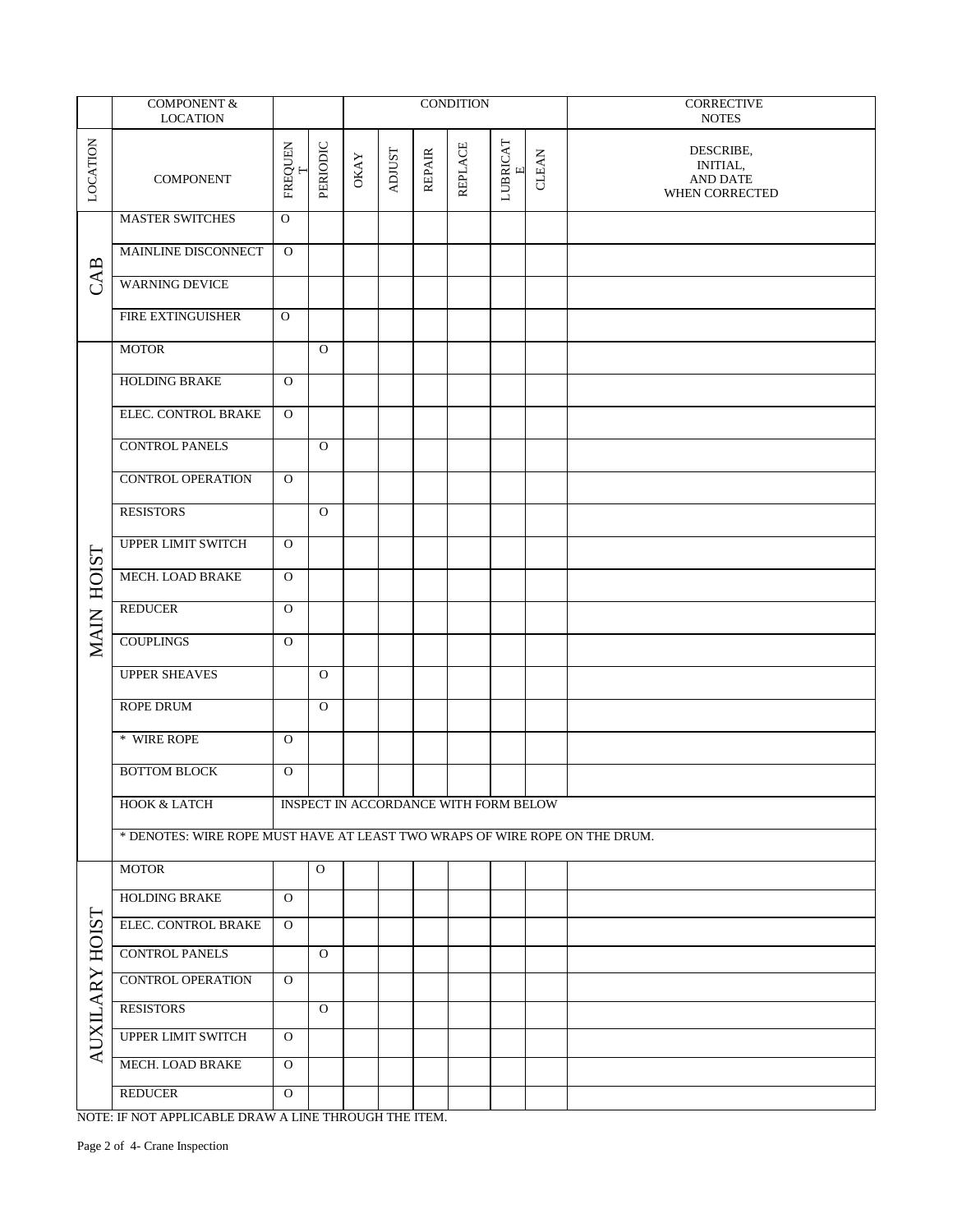|                         | COMPONENT &<br><b>LOCATION</b>                                              |                |             |             |               |               | <b>CONDITION</b> |                  |       | <b>CORRECTIVE</b><br><b>NOTES</b>                          |  |  |  |  |
|-------------------------|-----------------------------------------------------------------------------|----------------|-------------|-------------|---------------|---------------|------------------|------------------|-------|------------------------------------------------------------|--|--|--|--|
| LOCATION                | <b>COMPONENT</b>                                                            | FREQUENY       | PERIODIC    | <b>OKAY</b> | <b>ADJUST</b> | <b>REPAIR</b> | <b>REPLACE</b>   | <b>LUBRICATE</b> | CLEAN | DESCRIBE,<br><b>INITIAL,</b><br>AND DATE<br>WHEN CORRECTED |  |  |  |  |
|                         | <b>COUPLINGS</b>                                                            | $\overline{O}$ |             |             |               |               |                  |                  |       |                                                            |  |  |  |  |
|                         | <b>UPPER SHEAVES</b>                                                        |                | $\Omega$    |             |               |               |                  |                  |       |                                                            |  |  |  |  |
|                         | <b>ROPE DRUM</b>                                                            |                | $\Omega$    |             |               |               |                  |                  |       |                                                            |  |  |  |  |
| AUXILIRAY HOIST (CONT.) | * WIRE ROPE                                                                 | $\Omega$       |             |             |               |               |                  |                  |       |                                                            |  |  |  |  |
|                         | <b>BOTTOM BLOCK</b>                                                         | $\Omega$       |             |             |               |               |                  |                  |       |                                                            |  |  |  |  |
|                         | <b>HOOK &amp; LATCH</b><br>INSPECT IN ACCORDANCE WITH FORM BELOW            |                |             |             |               |               |                  |                  |       |                                                            |  |  |  |  |
|                         | * DENOTES: WIRE ROPE MUST HAVE AT LEAST TWO WRAPS OF WIRE ROPE ON THE DRUM. |                |             |             |               |               |                  |                  |       |                                                            |  |  |  |  |
|                         | <b>MOTOR</b>                                                                |                | $\mathbf O$ |             |               |               |                  |                  |       |                                                            |  |  |  |  |
|                         | <b>BRAKE</b>                                                                | $\Omega$       |             |             |               |               |                  |                  |       |                                                            |  |  |  |  |
|                         | <b>CONTROL PANELS</b>                                                       |                | $\Omega$    |             |               |               |                  |                  |       |                                                            |  |  |  |  |
|                         | <b>CONTROL OPERATION</b>                                                    | $\Omega$       |             |             |               |               |                  |                  |       |                                                            |  |  |  |  |
|                         | <b>RESISTORS</b>                                                            |                | $\Omega$    |             |               |               |                  |                  |       |                                                            |  |  |  |  |
|                         | TROLLEY COLLECTORS                                                          | $\Omega$       |             |             |               |               |                  |                  |       |                                                            |  |  |  |  |
| TROLLEY                 | <b>REDUCER</b>                                                              | $\Omega$       |             |             |               |               |                  |                  |       |                                                            |  |  |  |  |
|                         | <b>COUPLINGS</b>                                                            | $\Omega$       |             |             |               |               |                  |                  |       |                                                            |  |  |  |  |
|                         | <b>WHEELS</b>                                                               | $\mathbf{O}$   |             |             |               |               |                  |                  |       |                                                            |  |  |  |  |
|                         | WHEEL GEARING                                                               | $\Omega$       |             |             |               |               |                  |                  |       |                                                            |  |  |  |  |
|                         | WHEEL BEARINGS                                                              | $\Omega$       |             |             |               |               |                  |                  |       |                                                            |  |  |  |  |
|                         | <b>BUMPERS</b>                                                              |                | $\mathbf O$ |             |               |               |                  |                  |       |                                                            |  |  |  |  |
|                         | <b>RAIL SWEEPS</b>                                                          |                | $\Omega$    |             |               |               |                  |                  |       |                                                            |  |  |  |  |
|                         |                                                                             |                |             |             |               |               |                  |                  |       |                                                            |  |  |  |  |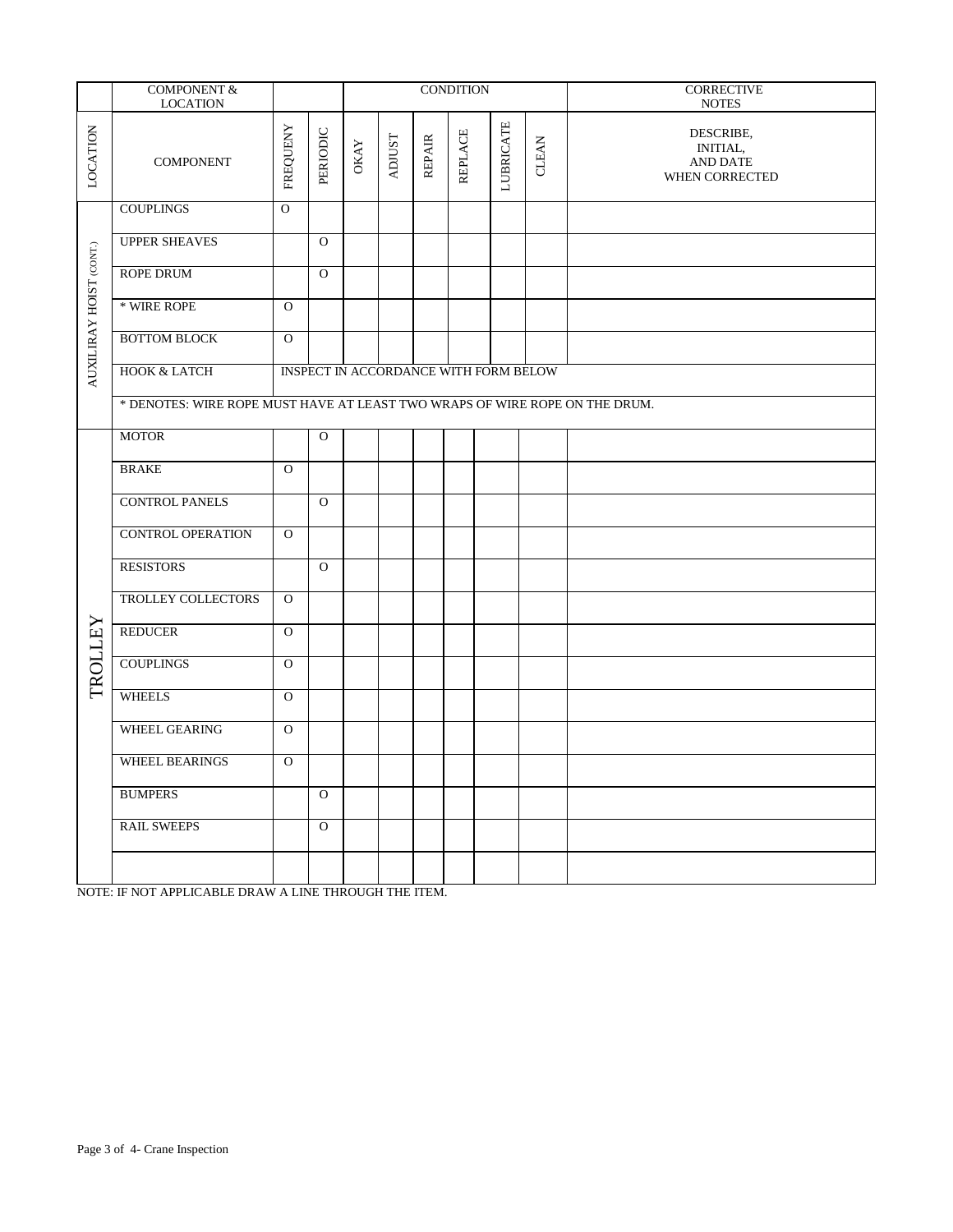|                      | <b>COMPONENT &amp;</b><br><b>LOCATION</b>                           |                  |              |             |               |               | <b>CONDITION</b>  |                             |       | <b>CORRECTIVE</b><br><b>NOTES</b>                                                                                                |  |  |  |  |
|----------------------|---------------------------------------------------------------------|------------------|--------------|-------------|---------------|---------------|-------------------|-----------------------------|-------|----------------------------------------------------------------------------------------------------------------------------------|--|--|--|--|
| LOCATION             | <b>COMPONENT</b>                                                    | <b>FREQUENY</b>  | PERIODIC     | <b>OKAY</b> | <b>ADJUST</b> | <b>REPAIR</b> | <b>REPLACE</b>    | <b>LUBRICATE</b>            | CLEAN | DESCRIBE,<br><b>INITIAL,</b><br><b>AND DATE</b><br>WHEN CORRECTED                                                                |  |  |  |  |
|                      | GEN. COND. & HSKPG.                                                 | $\mathbf O$      |              |             |               |               |                   |                             |       |                                                                                                                                  |  |  |  |  |
|                      | <b>RUNWAY RAILS - SPAN</b>                                          |                  | $\mathbf{O}$ |             |               |               |                   |                             |       |                                                                                                                                  |  |  |  |  |
|                      | <b>RUNWAY RAILS -</b><br><b>JOINTS</b>                              |                  | $\mathbf{O}$ |             |               |               |                   |                             |       |                                                                                                                                  |  |  |  |  |
|                      | <b>RUNWAY RAILS - WEAR</b>                                          |                  | $\mathbf{O}$ |             |               |               |                   |                             |       |                                                                                                                                  |  |  |  |  |
|                      | <b>MAIN CONDUCTORS</b>                                              |                  | $\mathbf{O}$ |             |               |               |                   |                             |       |                                                                                                                                  |  |  |  |  |
|                      | PUSH-BUTTON STATION                                                 | $\Omega$         |              |             |               |               |                   |                             |       |                                                                                                                                  |  |  |  |  |
|                      | <b>CABLE REELS</b>                                                  | $\mathbf{O}$     |              |             |               |               |                   |                             |       |                                                                                                                                  |  |  |  |  |
| <b>MISCELLANEOUS</b> | GRABS&ATTACHMENTS                                                   | $\mathbf{O}$     |              |             |               |               |                   |                             |       |                                                                                                                                  |  |  |  |  |
|                      | CAP. & WARN. SIGNS                                                  | $\mathbf{O}$     |              |             |               |               |                   |                             |       |                                                                                                                                  |  |  |  |  |
|                      | <b>WIND ANCHORS</b>                                                 | $\mathbf{O}$     |              |             |               |               |                   |                             |       |                                                                                                                                  |  |  |  |  |
|                      | RATED LOAD MARKED/<br><b>EACH SIDE</b>                              | $\mathbf{O}$     |              |             |               |               |                   |                             |       |                                                                                                                                  |  |  |  |  |
|                      | <b>PUSH BUTTON</b><br><b>CLEARLY &amp; LEGIBLY</b><br><b>MARKED</b> | $\mathbf{O}$     |              |             |               |               |                   |                             |       |                                                                                                                                  |  |  |  |  |
|                      | <b>REMARKS:</b><br>and ANSI B30.10 Standard for Hooks.              |                  |              |             |               |               |                   |                             |       | Inspect in accordance with manufacturer's recommendations, or in the absence, consult the applicable ANSI Standard for the crane |  |  |  |  |
|                      |                                                                     |                  |              |             |               |               |                   | <b>INSPECTION FREQUENCY</b> |       |                                                                                                                                  |  |  |  |  |
|                      | NORMAL USE                                                          | <b>HEAVY USE</b> |              |             |               |               | <b>SEVERE USE</b> |                             |       |                                                                                                                                  |  |  |  |  |
|                      | <b>FREQUENT</b>                                                     | <b>MONTHLY</b>   |              |             |               |               |                   | WEEKLY - MONTHLY            |       | DAILY-WEEKLY                                                                                                                     |  |  |  |  |
|                      | PERIODIC                                                            | YEARLY           |              |             |               |               |                   | <b>SEMIANNUALLY</b>         |       | <b>QUARTERLY</b>                                                                                                                 |  |  |  |  |
|                      | <b>COMMENTS:</b>                                                    |                  |              |             |               |               |                   |                             |       |                                                                                                                                  |  |  |  |  |
|                      |                                                                     |                  |              |             |               |               |                   |                             |       |                                                                                                                                  |  |  |  |  |
|                      |                                                                     |                  |              |             |               |               |                   |                             |       |                                                                                                                                  |  |  |  |  |
|                      |                                                                     |                  |              |             |               |               |                   |                             |       |                                                                                                                                  |  |  |  |  |
|                      |                                                                     |                  |              |             |               |               |                   |                             |       |                                                                                                                                  |  |  |  |  |
|                      | <b>INSPECTOR/REVIEWER:</b>                                          |                  |              |             |               |               |                   |                             |       |                                                                                                                                  |  |  |  |  |
|                      | ELECTRICAL INSPECTOR:                                               |                  |              |             |               |               |                   |                             |       |                                                                                                                                  |  |  |  |  |
|                      | <b>CRANE INSPECTOR:</b>                                             |                  |              |             |               |               |                   |                             |       |                                                                                                                                  |  |  |  |  |
|                      |                                                                     |                  |              |             |               |               |                   |                             |       |                                                                                                                                  |  |  |  |  |
|                      | NOTE: IF NOT APPLICABLE DRAW A LINE THROUGH THE ITEM.               |                  |              |             |               |               |                   |                             |       |                                                                                                                                  |  |  |  |  |

Page 4 of 4 – Crane Inspection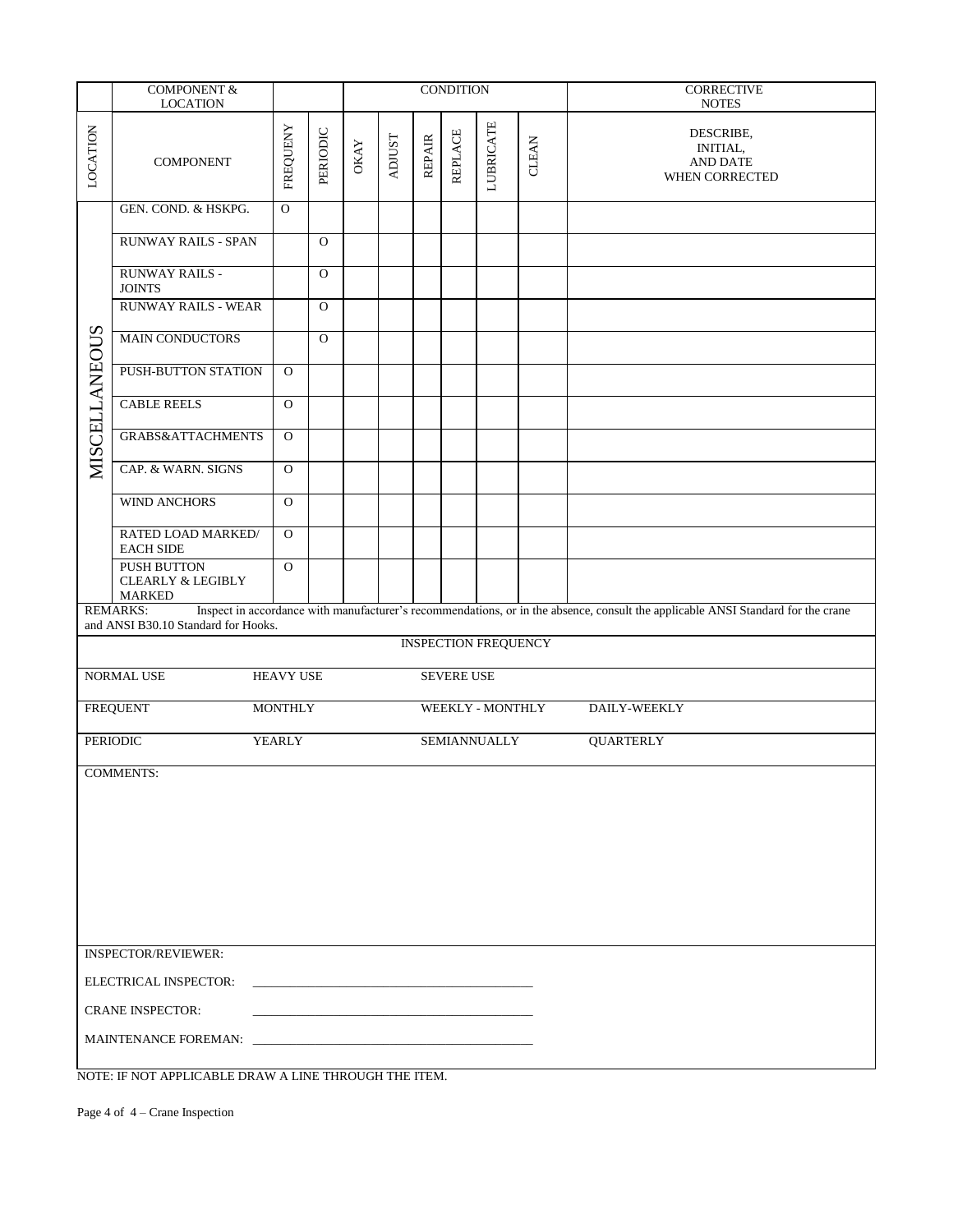## **HOIST INSPECTION SCHEDULE AND MAINTENANCE REPORT FOR UNDERHUNG – HAND CHAIN OPERATED**

 $\text{LOCATION:}\n \underline{\hspace{2cm}} \text{DATE:}\n \underline{\hspace{2cm}}$ 

CAPACITY: TYPE:

|                     | MFG. SER. NO.:                            |                | PLANT ID NO.: |             |               |               |                  |                  |              |                                                            |  |  |  |  |
|---------------------|-------------------------------------------|----------------|---------------|-------------|---------------|---------------|------------------|------------------|--------------|------------------------------------------------------------|--|--|--|--|
|                     | <b>COMPONENT &amp;</b><br><b>LOCATION</b> |                |               |             |               |               | <b>CONDITION</b> |                  |              | <b>CORRECTIVE</b><br><b>NOTES</b>                          |  |  |  |  |
| LOCATION            | <b>COMPONENT</b>                          | FREQUENY       | PERIODIC      | <b>OKAY</b> | <b>ADJUST</b> | <b>REPAIR</b> | <b>REPLACE</b>   | <b>LUBRICATE</b> | <b>CLEAN</b> | DESCRIBE,<br><b>INITIAL,</b><br>AND DATE<br>WHEN CORRECTED |  |  |  |  |
|                     | <b>VISUAL</b>                             | $\overline{0}$ |               |             |               |               |                  |                  |              |                                                            |  |  |  |  |
|                     | <b>GEARS</b>                              |                | $\mathbf{O}$  |             |               |               |                  |                  |              |                                                            |  |  |  |  |
|                     | <b>BEARINGS</b>                           |                | $\mathbf{O}$  |             |               |               |                  |                  |              |                                                            |  |  |  |  |
|                     | <b>ROLLERS</b>                            |                | $\mathbf{O}$  |             |               |               |                  |                  |              |                                                            |  |  |  |  |
|                     | LOCKING/CLAMPING<br><b>DEVICES</b>        |                | $\mathbf O$   |             |               |               |                  |                  |              |                                                            |  |  |  |  |
|                     | <b>PAWLS</b>                              |                | $\mathbf{O}$  |             |               |               |                  |                  |              |                                                            |  |  |  |  |
| OPERATING MECHANISM | PAWL SPRINGS (BRAKE<br>MECH.)             |                | $\mathbf{O}$  |             |               |               |                  |                  |              |                                                            |  |  |  |  |
|                     | FRICTION BRAKE                            |                | $\mathbf{O}$  |             |               |               |                  |                  |              |                                                            |  |  |  |  |
|                     | FRICTION DISCS                            |                | $\mathbf{O}$  |             |               |               |                  |                  |              |                                                            |  |  |  |  |
|                     | <b>PINONS</b>                             |                | $\mathbf{O}$  |             |               |               |                  |                  |              |                                                            |  |  |  |  |
|                     | <b>SHEAVES</b>                            |                | $\mathbf{O}$  |             |               |               |                  |                  |              |                                                            |  |  |  |  |
|                     | <b>CAM OR RATCHET</b>                     |                | $\mathbf{O}$  |             |               |               |                  |                  |              |                                                            |  |  |  |  |
|                     | <b>ADJUSTMENTS</b>                        |                | $\mathbf{O}$  |             |               |               |                  |                  |              |                                                            |  |  |  |  |
|                     | UNUSUAL SOUNDS                            | $\Omega$       |               |             |               |               |                  |                  |              |                                                            |  |  |  |  |
|                     | <b>LOAD SPROCKETS</b>                     |                | $\mathbf{O}$  |             |               |               |                  |                  |              |                                                            |  |  |  |  |
|                     | <b>IDLER SPROCKETS</b>                    |                | $\mathbf{O}$  |             |               |               |                  |                  |              |                                                            |  |  |  |  |
|                     | HAND CHAIN WHEELS                         |                | $\mathbf{O}$  |             |               |               |                  |                  |              |                                                            |  |  |  |  |
|                     | <b>CLEAN</b>                              | $\mathbf{O}$   |               |             |               |               |                  |                  |              |                                                            |  |  |  |  |
|                     | <b>LUBRICATED</b>                         | $\mathbf{O}$   |               |             |               |               |                  |                  |              |                                                            |  |  |  |  |
|                     | <b>DEFECTS</b>                            | $\mathbf{O}$   |               |             |               |               |                  |                  |              |                                                            |  |  |  |  |
| <b>CHAIN</b>        | <b>STRETCHING</b>                         |                | $\mathbf{O}$  |             |               |               |                  |                  |              |                                                            |  |  |  |  |
|                     | <b>REEVING</b>                            | $\mathbf{O}$   |               |             |               |               |                  |                  |              |                                                            |  |  |  |  |
|                     | <b>ATTACHMENTS</b>                        |                | ${\rm O}$     |             |               |               |                  |                  |              |                                                            |  |  |  |  |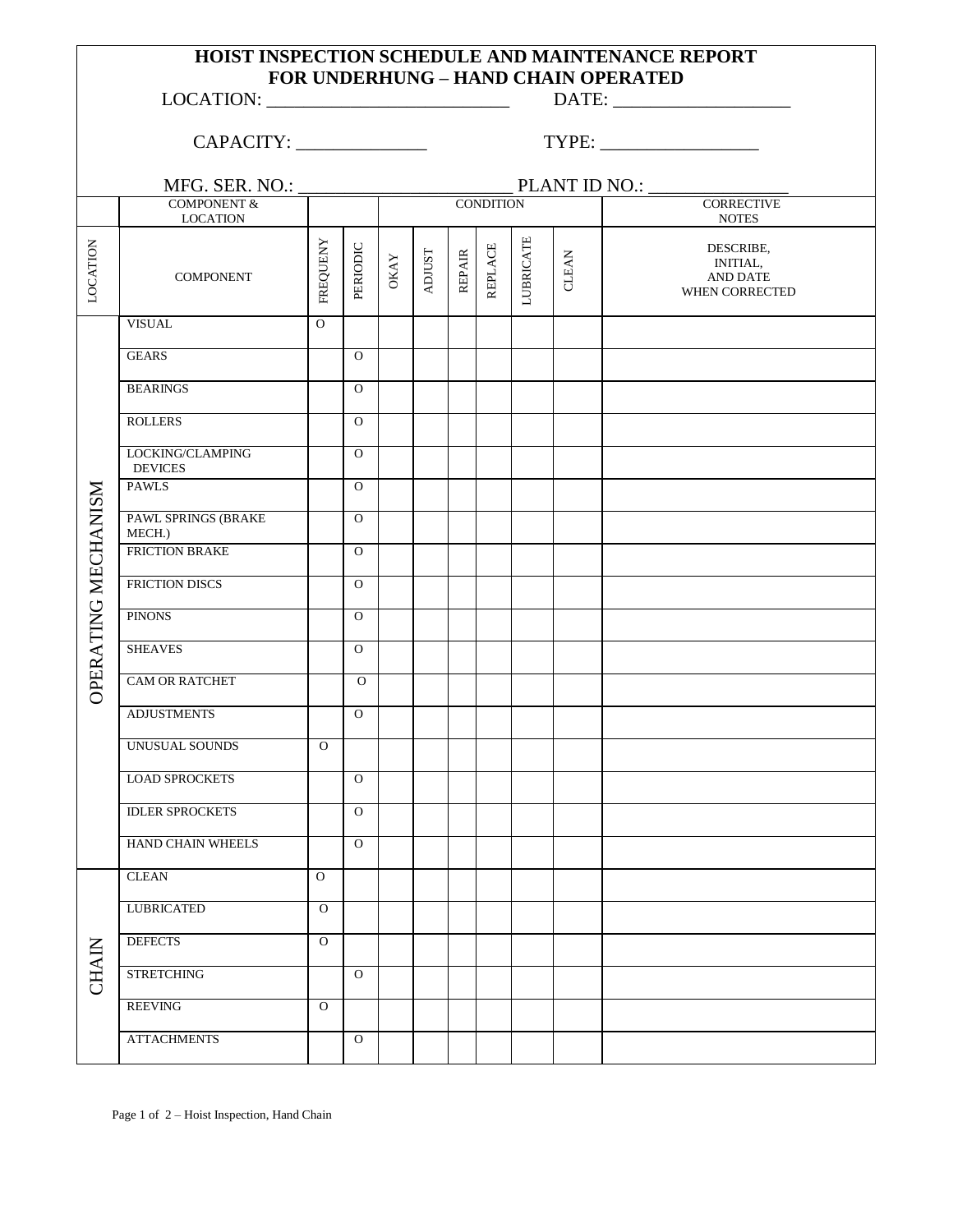| $\begin{array}{c} \text{LOCATI}\\ \text{ON} \end{array}$ | <b>COMPONENT</b>                                          | FREQUE<br>ΧÝ                                  | PERIODI<br>C | <b>OKAY</b> | <b>ADJUST</b> | <b>REPAIR</b>     | REPLAC<br>$\Xi$     | $\begin{array}{c} \text{LUBRIC} \\ \text{ATE} \end{array}$ | CLEAN | DESCRIBE,<br>INITIAL,<br><b>AND DATE</b><br>WHEN CORRECTED |  |  |  |
|----------------------------------------------------------|-----------------------------------------------------------|-----------------------------------------------|--------------|-------------|---------------|-------------------|---------------------|------------------------------------------------------------|-------|------------------------------------------------------------|--|--|--|
|                                                          | <b>LOAD BLOCK</b>                                         |                                               | $\mathbf{O}$ |             |               |                   |                     |                                                            |       |                                                            |  |  |  |
|                                                          | <b>SUSPENSION HOUSING</b>                                 |                                               | $\Omega$     |             |               |                   |                     |                                                            |       |                                                            |  |  |  |
|                                                          | <b>CLEVISES</b>                                           |                                               | $\Omega$     |             |               |                   |                     |                                                            |       |                                                            |  |  |  |
|                                                          | <b>YOKES</b>                                              |                                               | $\mathbf{O}$ |             |               |                   |                     |                                                            |       |                                                            |  |  |  |
|                                                          | <b>SUSPENSION BOLTS</b>                                   |                                               | $\mathbf{O}$ |             |               |                   |                     |                                                            |       |                                                            |  |  |  |
|                                                          | SUPPORTING STRUCT.                                        |                                               | $\mathbf{O}$ |             |               |                   |                     |                                                            |       |                                                            |  |  |  |
| MISCELLANEOUS                                            | TROLLEY (IF USED)                                         |                                               | $\Omega$     |             |               |                   |                     |                                                            |       |                                                            |  |  |  |
|                                                          | CAP. & WARNING SIGNS                                      |                                               | $\Omega$     |             |               |                   |                     |                                                            |       |                                                            |  |  |  |
|                                                          | <b>BOLTS, NUTS &amp; RIVETS</b>                           |                                               | $\Omega$     |             |               |                   |                     |                                                            |       |                                                            |  |  |  |
|                                                          | RATED LOAD MARKED/<br><b>EACH SIDE</b>                    | $\Omega$                                      |              |             |               |                   |                     |                                                            |       |                                                            |  |  |  |
|                                                          | <b>PUSH BUTTON CLEARLY &amp;</b><br><b>LEGIBLY MARKED</b> | $\Omega$                                      |              |             |               |                   |                     |                                                            |       |                                                            |  |  |  |
|                                                          | <b>HOOK &amp; LATCH</b>                                   | <b>INSPECT IN ACCORDANCE WITH ANSI B30.10</b> |              |             |               |                   |                     |                                                            |       |                                                            |  |  |  |
| <b>REMARKS:</b>                                          |                                                           |                                               |              |             |               |                   |                     |                                                            |       |                                                            |  |  |  |
|                                                          |                                                           |                                               |              |             |               |                   |                     | <b>INSPECTION FREQUENCY</b>                                |       |                                                            |  |  |  |
|                                                          | <b>NORMAL USE</b><br><b>HEAVY USE</b>                     |                                               |              |             |               | <b>SEVERE USE</b> |                     |                                                            |       |                                                            |  |  |  |
| <b>FREQUENT</b>                                          | <b>MONTHLY</b>                                            |                                               |              |             |               |                   |                     | WEEKLY - MONTHLY                                           |       | <b>DAILY-WEEKLY</b>                                        |  |  |  |
| <b>PERIODIC</b>                                          | YEARLY                                                    |                                               |              |             |               |                   | <b>SEMIANNUALLY</b> |                                                            |       | <b>QUARTERLY</b>                                           |  |  |  |
|                                                          | <b>COMMENTS:</b>                                          |                                               |              |             |               |                   |                     |                                                            |       |                                                            |  |  |  |
|                                                          | <b>INSPECTOR/REVIEWER:</b>                                |                                               |              |             |               |                   |                     |                                                            |       |                                                            |  |  |  |
|                                                          | <b>HOIST INSPECTOR:</b>                                   |                                               |              |             |               |                   |                     |                                                            |       |                                                            |  |  |  |
|                                                          | MAINTENANCE FOREMAN:                                      |                                               |              |             |               |                   |                     |                                                            |       |                                                            |  |  |  |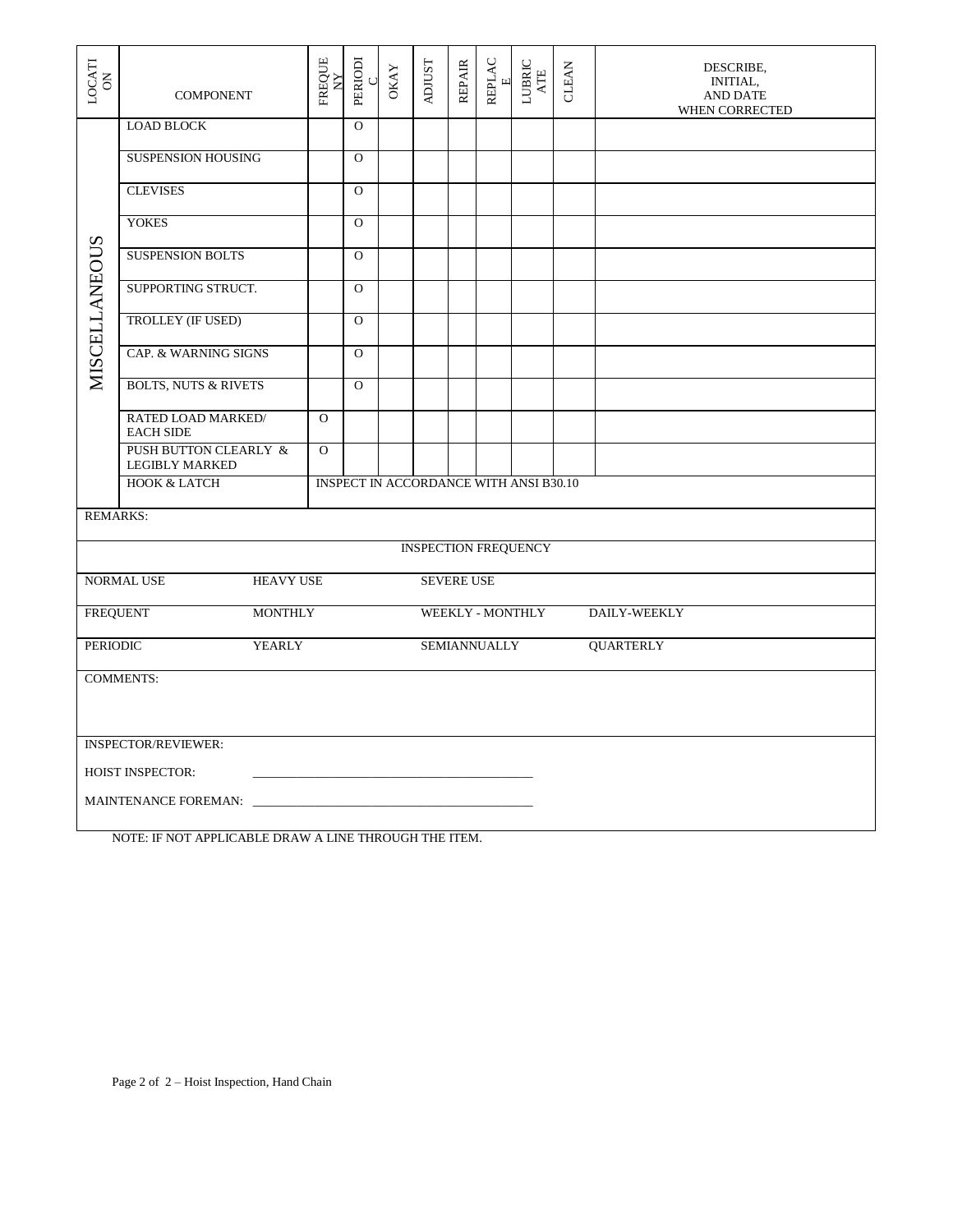|                        |                                          |          |                |        |                                        |               |                |                  |       | HOIST INSPECTION AND MAINTENANCE FORM<br>FOR UNDERHUNG -ELECTRIC OR AIR-POWERED HOIST |  |  |  |  |  |
|------------------------|------------------------------------------|----------|----------------|--------|----------------------------------------|---------------|----------------|------------------|-------|---------------------------------------------------------------------------------------|--|--|--|--|--|
|                        |                                          |          |                |        |                                        |               |                |                  |       |                                                                                       |  |  |  |  |  |
|                        |                                          |          |                |        |                                        |               |                |                  |       |                                                                                       |  |  |  |  |  |
|                        |                                          |          |                |        | MFG. SER. NO.: PLANT ID NO.: CONDITION |               |                |                  |       |                                                                                       |  |  |  |  |  |
|                        | <b>LOCATION</b>                          |          |                |        |                                        |               |                | <b>NOTES</b>     |       |                                                                                       |  |  |  |  |  |
| LOCATION               | <b>COMPONENT</b>                         | FREQUENY | PERIODIC       | $OKAY$ | <b>ADJUST</b>                          | <b>REPAIR</b> | <b>REPLACE</b> | <b>LUBRICATE</b> | CLEAN | DESCRIBE,<br>INITIAL,<br>AND DATE<br><b>WHEN CORRECTED</b>                            |  |  |  |  |  |
|                        | <b>GEARS</b>                             |          | $\Omega$       |        |                                        |               |                |                  |       |                                                                                       |  |  |  |  |  |
|                        | <b>BEARINGS</b>                          |          | $\Omega$       |        |                                        |               |                |                  |       |                                                                                       |  |  |  |  |  |
|                        | LOCKING/CLAMPING<br><b>DEVICES</b>       |          | $\Omega$       |        |                                        |               |                |                  |       |                                                                                       |  |  |  |  |  |
|                        | <b>LIMIT DEVICES</b>                     | $\Omega$ |                |        |                                        |               |                |                  |       |                                                                                       |  |  |  |  |  |
|                        | <b>MOTOR WEAR</b>                        |          | $\Omega$       |        |                                        |               |                |                  |       |                                                                                       |  |  |  |  |  |
|                        | <b>LOAD BRAKE</b>                        |          | $\Omega$       |        |                                        |               |                |                  |       |                                                                                       |  |  |  |  |  |
| <b>IDLER SPROCKETS</b> | <b>ELECTRIC APPARATUS</b><br>(IF ANY)    |          | $\Omega$       |        |                                        |               |                |                  |       |                                                                                       |  |  |  |  |  |
|                        | <b>CONTROLLER CON-</b><br>TACTS (IF ANY) |          | $\Omega$       |        |                                        |               |                |                  |       |                                                                                       |  |  |  |  |  |
|                        | <b>SHEAVES</b>                           |          | $\overline{O}$ |        |                                        |               |                |                  |       |                                                                                       |  |  |  |  |  |
|                        | <b>ADJUSTMENTS</b>                       |          | $\Omega$       |        |                                        |               |                |                  |       |                                                                                       |  |  |  |  |  |
|                        | UNUSUAL SOUNDS                           | $\Omega$ |                |        |                                        |               |                |                  |       |                                                                                       |  |  |  |  |  |
|                        | <b>LOAD SPROCKETS</b>                    |          | $\overline{O}$ |        |                                        |               |                |                  |       |                                                                                       |  |  |  |  |  |
|                        | <b>IDLER SPROCKETS</b>                   |          | $\Omega$       |        |                                        |               |                |                  |       |                                                                                       |  |  |  |  |  |

٦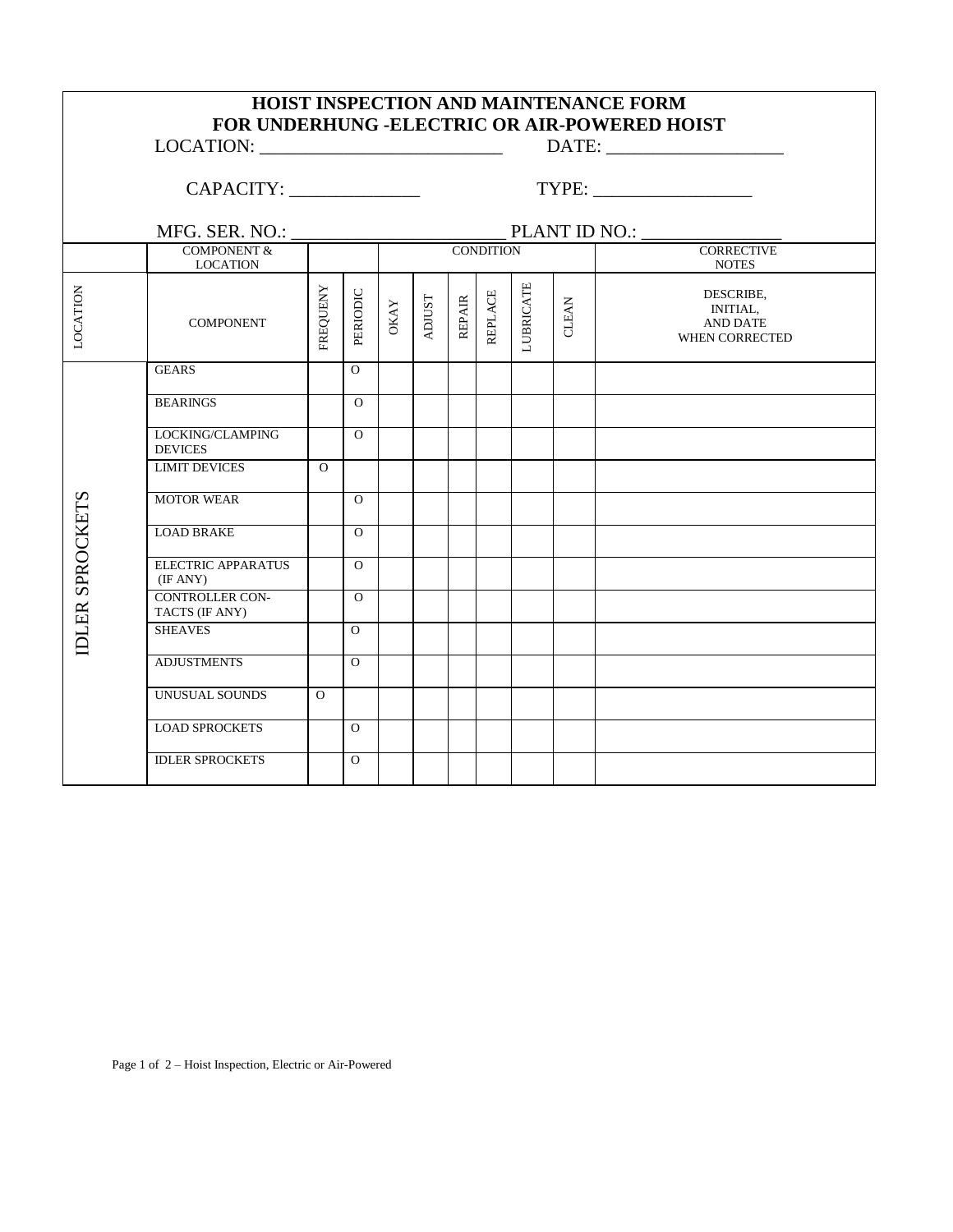|                                                                                                                                         | COMPONENT $\&$                                        |              |              |            |               |               | <b>CONDITION</b>            |                                                                                         |              | <b>CORRECTIVE</b><br><b>NOTES</b>                                 |  |  |  |
|-----------------------------------------------------------------------------------------------------------------------------------------|-------------------------------------------------------|--------------|--------------|------------|---------------|---------------|-----------------------------|-----------------------------------------------------------------------------------------|--------------|-------------------------------------------------------------------|--|--|--|
|                                                                                                                                         | <b>LOCATION</b>                                       |              |              |            |               |               |                             |                                                                                         |              |                                                                   |  |  |  |
| LOCATION                                                                                                                                | <b>COMPONENT</b>                                      | FREQUENY     | PERIODIC     | $\rm OKAY$ | <b>ADJUST</b> | <b>REPAIR</b> | <b>REPLACE</b>              | <b>LUBRICATE</b>                                                                        | <b>CLEAN</b> | DESCRIBE,<br><b>INITIAL,</b><br><b>AND DATE</b><br>WHEN CORRECTED |  |  |  |
|                                                                                                                                         | <b>CLEAN</b>                                          | $\mathbf{O}$ |              |            |               |               |                             |                                                                                         |              |                                                                   |  |  |  |
|                                                                                                                                         | <b>LUBRICATED</b>                                     | $\mathbf{O}$ |              |            |               |               |                             |                                                                                         |              |                                                                   |  |  |  |
|                                                                                                                                         | <b>DEFECTS</b>                                        | $\Omega$     |              |            |               |               |                             |                                                                                         |              |                                                                   |  |  |  |
|                                                                                                                                         | <b>STRETCHING</b>                                     |              | $\mathbf{O}$ |            |               |               |                             |                                                                                         |              |                                                                   |  |  |  |
| <b>CHAIN/WIRE ROPE</b>                                                                                                                  | <b>REEVING</b>                                        | $\Omega$     |              |            |               |               |                             |                                                                                         |              |                                                                   |  |  |  |
|                                                                                                                                         | * ATTACHMENTS                                         |              | $\mathbf{O}$ |            |               |               |                             |                                                                                         |              |                                                                   |  |  |  |
|                                                                                                                                         | END CONNECTION                                        |              | $\mathbf{O}$ |            |               |               |                             |                                                                                         |              |                                                                   |  |  |  |
|                                                                                                                                         |                                                       |              |              |            |               |               |                             | * DENOTES: IF WIRE ROPE IS USED, MUST HAVE AT LEAST TWO WRAPS OF WIRE ROPE ON THE DRUM. |              |                                                                   |  |  |  |
|                                                                                                                                         | <b>LOAD BLOCK</b>                                     |              | $\mathbf{O}$ |            |               |               |                             |                                                                                         |              |                                                                   |  |  |  |
|                                                                                                                                         | <b>SUSPENSION HOUSING</b>                             |              | $\Omega$     |            |               |               |                             |                                                                                         |              |                                                                   |  |  |  |
|                                                                                                                                         | <b>CLEVISES</b>                                       |              | $\Omega$     |            |               |               |                             |                                                                                         |              |                                                                   |  |  |  |
|                                                                                                                                         | <b>YOKES</b>                                          |              | $\mathbf{O}$ |            |               |               |                             |                                                                                         |              |                                                                   |  |  |  |
|                                                                                                                                         | <b>SUSPENSION BOLTS</b>                               |              | $\Omega$     |            |               |               |                             |                                                                                         |              |                                                                   |  |  |  |
| <b>MISCELLANEOUS</b>                                                                                                                    | SUPPORTING STRUCT.                                    |              | $\mathbf{O}$ |            |               |               |                             |                                                                                         |              |                                                                   |  |  |  |
|                                                                                                                                         | TROLLEY (IF USED)                                     |              | $\Omega$     |            |               |               |                             |                                                                                         |              |                                                                   |  |  |  |
|                                                                                                                                         | CAP. & WARNING SIGNS                                  |              | $\mathbf O$  |            |               |               |                             |                                                                                         |              |                                                                   |  |  |  |
|                                                                                                                                         | <b>BOLTS, NUTS &amp; RIVETS</b>                       |              | $\Omega$     |            |               |               |                             |                                                                                         |              |                                                                   |  |  |  |
|                                                                                                                                         | RATED LOAD MARKED/<br><b>EACH SIDE</b>                | $\Omega$     |              |            |               |               |                             |                                                                                         |              |                                                                   |  |  |  |
|                                                                                                                                         | PUSH BOTTON<br><b>CLEARLY &amp; LEGIBLY</b><br>MARKED | $\mathbf{O}$ |              |            |               |               |                             |                                                                                         |              |                                                                   |  |  |  |
|                                                                                                                                         | HOOK & LATCH                                          |              |              |            |               |               |                             | INSPECT IN ACCORDANCE WITH HOOK FORM                                                    |              |                                                                   |  |  |  |
| <b>REMARKS:</b>                                                                                                                         |                                                       |              |              |            |               |               |                             |                                                                                         |              |                                                                   |  |  |  |
|                                                                                                                                         |                                                       |              |              |            |               |               | <b>INSPECTION FREQUENCY</b> |                                                                                         |              |                                                                   |  |  |  |
| NORMAL USE                                                                                                                              | HEAVY USE                                             |              |              |            |               | SEVERE USE    |                             |                                                                                         |              |                                                                   |  |  |  |
| <b>FREQUENT</b><br><b>MONTHLY</b><br>WEEKLY - MONTHLY<br>DAILY-WEEKLY                                                                   |                                                       |              |              |            |               |               |                             |                                                                                         |              |                                                                   |  |  |  |
| <b>PERIODIC</b><br>YEARLY<br><b>SEMIANNUALLY</b>                                                                                        |                                                       |              |              |            |               |               |                             |                                                                                         |              | <b>QUARTERLY</b>                                                  |  |  |  |
| <b>COMMENTS:</b>                                                                                                                        |                                                       |              |              |            |               |               |                             |                                                                                         |              |                                                                   |  |  |  |
| <b>INSPECTOR/REVIEWER:</b><br><b>HOIST INSPECTOR:</b><br>ELECTRICAL INSPECTOR:<br>(IF ELECTRIC OPERATED)<br><b>MAINTENANCE FOREMAN:</b> |                                                       |              |              |            |               |               |                             |                                                                                         |              |                                                                   |  |  |  |

Page 2 of 2 – Hoist Inspection, Electric or Air-Powered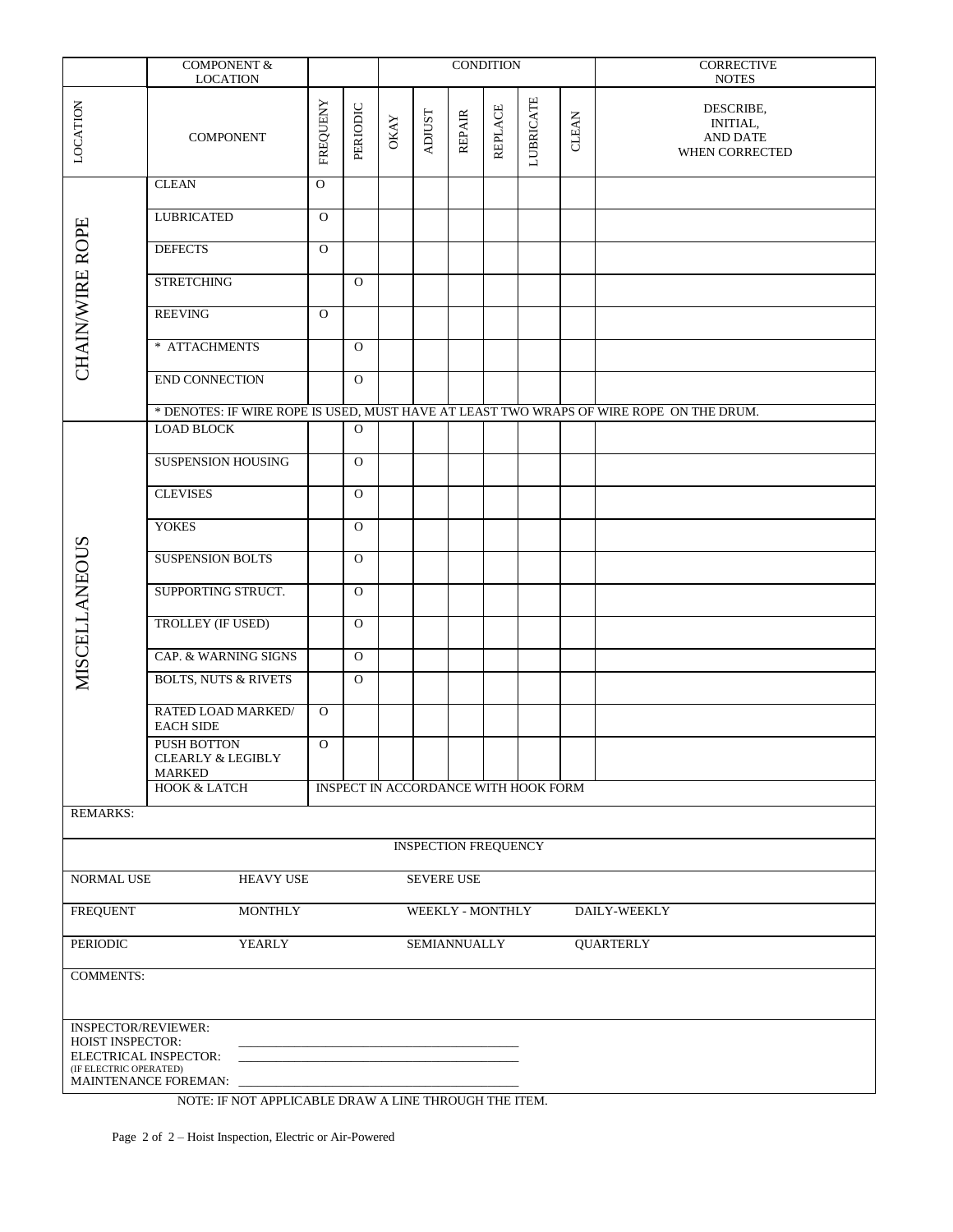| <b>HOOK INSPECTION SCHEDULE AND MAINTENANCE REPORT</b><br><b>FOR HOOKS</b> |                |              |    |                                 |                  |                                                                        |                                            |                |                   |                                              |  |  |  |  |
|----------------------------------------------------------------------------|----------------|--------------|----|---------------------------------|------------------|------------------------------------------------------------------------|--------------------------------------------|----------------|-------------------|----------------------------------------------|--|--|--|--|
|                                                                            |                |              |    |                                 |                  |                                                                        |                                            |                |                   |                                              |  |  |  |  |
|                                                                            |                |              |    |                                 |                  | MANUFACTURER: ________________ HOIST CAPACITY: ________________ SERIAL |                                            |                |                   |                                              |  |  |  |  |
|                                                                            |                |              |    |                                 |                  |                                                                        | (CHECK ONE)<br><b>INSPECTION FREQUENCY</b> |                |                   | HOOK LOCATION: MAIN: ______ AUXILIARY: _____ |  |  |  |  |
|                                                                            |                |              |    |                                 |                  |                                                                        |                                            |                |                   |                                              |  |  |  |  |
|                                                                            | NORMAL USE     |              |    |                                 |                  | <b>HEAVY USE</b>                                                       |                                            |                | <b>SEVERE USE</b> |                                              |  |  |  |  |
| <b>FREQUENT</b>                                                            | <b>MONTHLY</b> |              |    |                                 |                  |                                                                        | WEEKLY-MONTHLY                             | DAILY-WEEKLY   |                   |                                              |  |  |  |  |
| <b>PERIODIC</b><br>YEARLY                                                  |                |              |    |                                 |                  |                                                                        | SEMIANNUALLY                               |                |                   | <b>QUARTERLY</b>                             |  |  |  |  |
| <b>COMPONENT</b>                                                           | FREQUENT       | PERIODIC     |    |                                 | <b>CONDITION</b> |                                                                        |                                            |                |                   | <b>CORRECTIVE NOTES</b>                      |  |  |  |  |
|                                                                            |                |              | ОK | <b>ADJUST/RE</b><br><b>PAIR</b> | <b>REPLACE</b>   | <b>LUBRICATE</b>                                                       | <b>CLEAN</b>                               | <b>DESTROY</b> |                   |                                              |  |  |  |  |
| <b>BENT OR TWISTED 10</b><br>DEGREES FROM THE<br><b>PLANE</b>              | $\Omega$       |              |    | NA                              | NA               | NA                                                                     | NA                                         |                |                   |                                              |  |  |  |  |
| <b>INCREASED THROAT</b><br>OPENING EXCEEDING<br>15%                        | $\overline{0}$ |              |    | NA                              | <b>NA</b>        | NA                                                                     | NA                                         |                |                   |                                              |  |  |  |  |
| <b>WEAR EXCEEDING 10%</b><br>OF ORIGINAL DIMENSION                         | $\Omega$       |              |    | NA                              | <b>NA</b>        | NA                                                                     | <b>NA</b>                                  |                |                   |                                              |  |  |  |  |
| <b>THROAT OPENING</b><br><b>EXCEEDING 15% OF</b><br>ORIGINAL OPENING       | $\overline{O}$ |              |    | NA                              | NA               | NA                                                                     | NA                                         |                |                   |                                              |  |  |  |  |
| LATCH (IF ANY)                                                             | $\Omega$       |              |    |                                 |                  |                                                                        |                                            |                |                   |                                              |  |  |  |  |
| HOOKS ARE UNPAINTED                                                        | $\Omega$       |              |    | NA                              | NA               | NA                                                                     | <b>NA</b>                                  |                |                   |                                              |  |  |  |  |
| <b>NICKS AND GOUGES</b>                                                    | $\Omega$       |              |    |                                 |                  |                                                                        |                                            |                |                   |                                              |  |  |  |  |
| * DISASSEMBLE HOOK                                                         |                | $\mathbf{O}$ |    |                                 |                  |                                                                        |                                            |                |                   |                                              |  |  |  |  |
| <b>RETAINING NUTS</b>                                                      | $\Omega$       |              |    |                                 |                  |                                                                        |                                            |                |                   |                                              |  |  |  |  |
| <b>COLLARS</b>                                                             |                | $\Omega$     |    |                                 |                  |                                                                        |                                            |                |                   |                                              |  |  |  |  |
| <b>PINS</b>                                                                |                | $\Omega$     |    |                                 |                  |                                                                        |                                            |                |                   |                                              |  |  |  |  |
| <b>WELDS</b>                                                               |                | $\mathbf{O}$ |    |                                 |                  |                                                                        |                                            |                |                   |                                              |  |  |  |  |
| <b>RIVETS</b>                                                              |                | $\mathbf{O}$ |    |                                 |                  |                                                                        |                                            |                |                   |                                              |  |  |  |  |